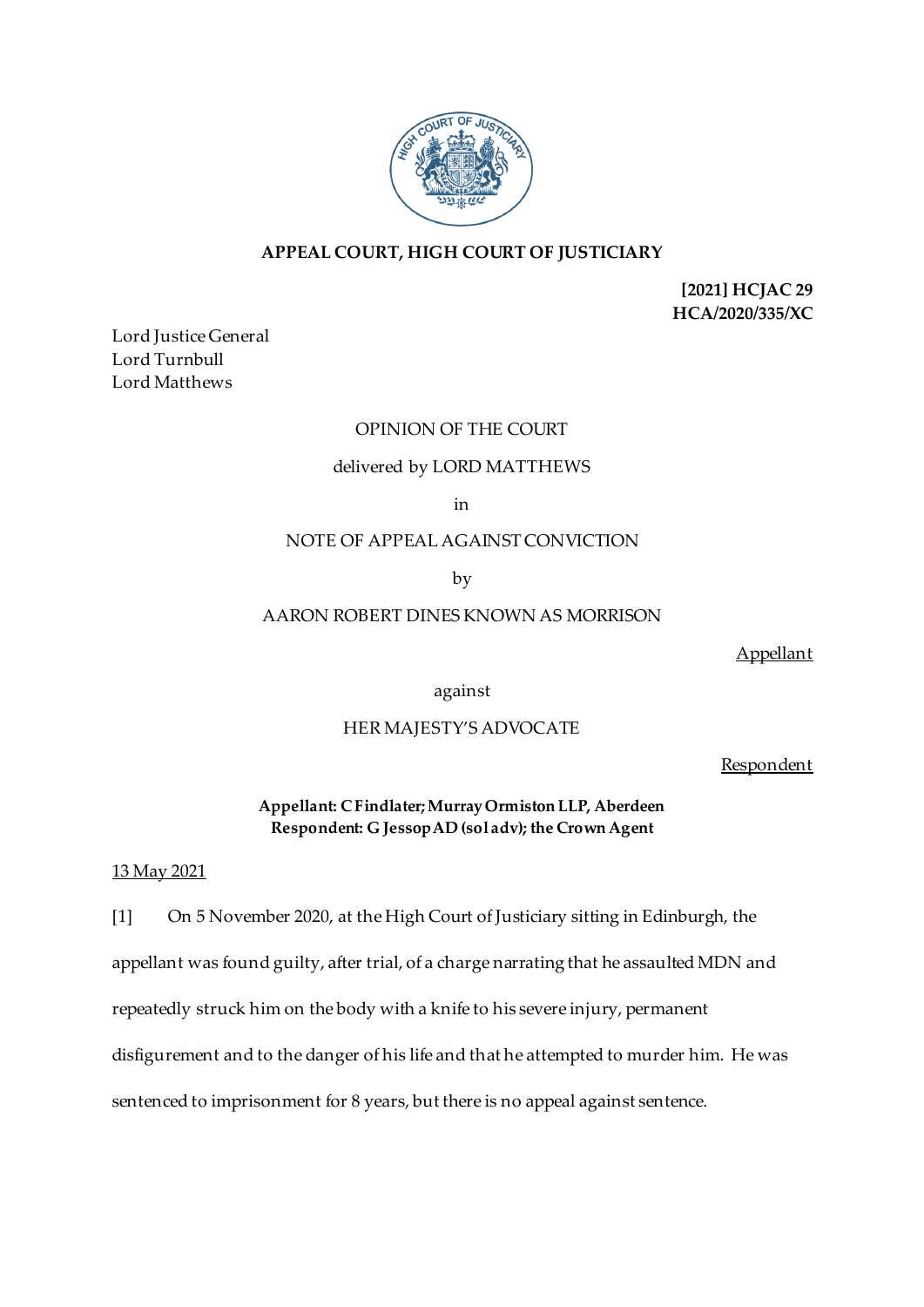[2] There is, however, an appeal against conviction and it raises a short point. It is submitted that the trial judge erred in removing the appellant's special defence of selfdefence from the jury's consideration. It is said that there was some evidence from which self-defence could have been made out. Even if this is so, the appellant faces two major hurdles. These are that, during his own evidence, he denied that he had used a knife or stabbed the complainer, which is the only narrative of how the assault took place and secondly that when the trial judge raised the question of self-defence after evidence and before speeches, the appellant's counsel agreed that it did not arise. Notwithstanding this, it is submitted that a case for self-defence could have been made out on the basis of a jigsaw, using pieces of evidence from other witnesses in the case and that the judge made an error of law.

# **The evidence**

[3] A number of matters were agreed by joint minute. Amongst these were that, following the incident, at a play park, the complainer had three stab wounds to his abdomen, one to his left thigh and one to his right hand. One of the stab wounds to the abdomen had penetrated the large bowel and was repaired at surgery. The other stab wounds to the body and thigh were closed with stitches and the hand wound was dressed without being stitched. Without treatment, the injury to the bowel would have caused death. There will be permanent disfigurement, with scars at the sites of the wounds.

[4] When the appellant was arrested on suspicion of the attempted murder of the complainer, he struggled with the police and stated: "It was me getting stabbed and it was just self-defence."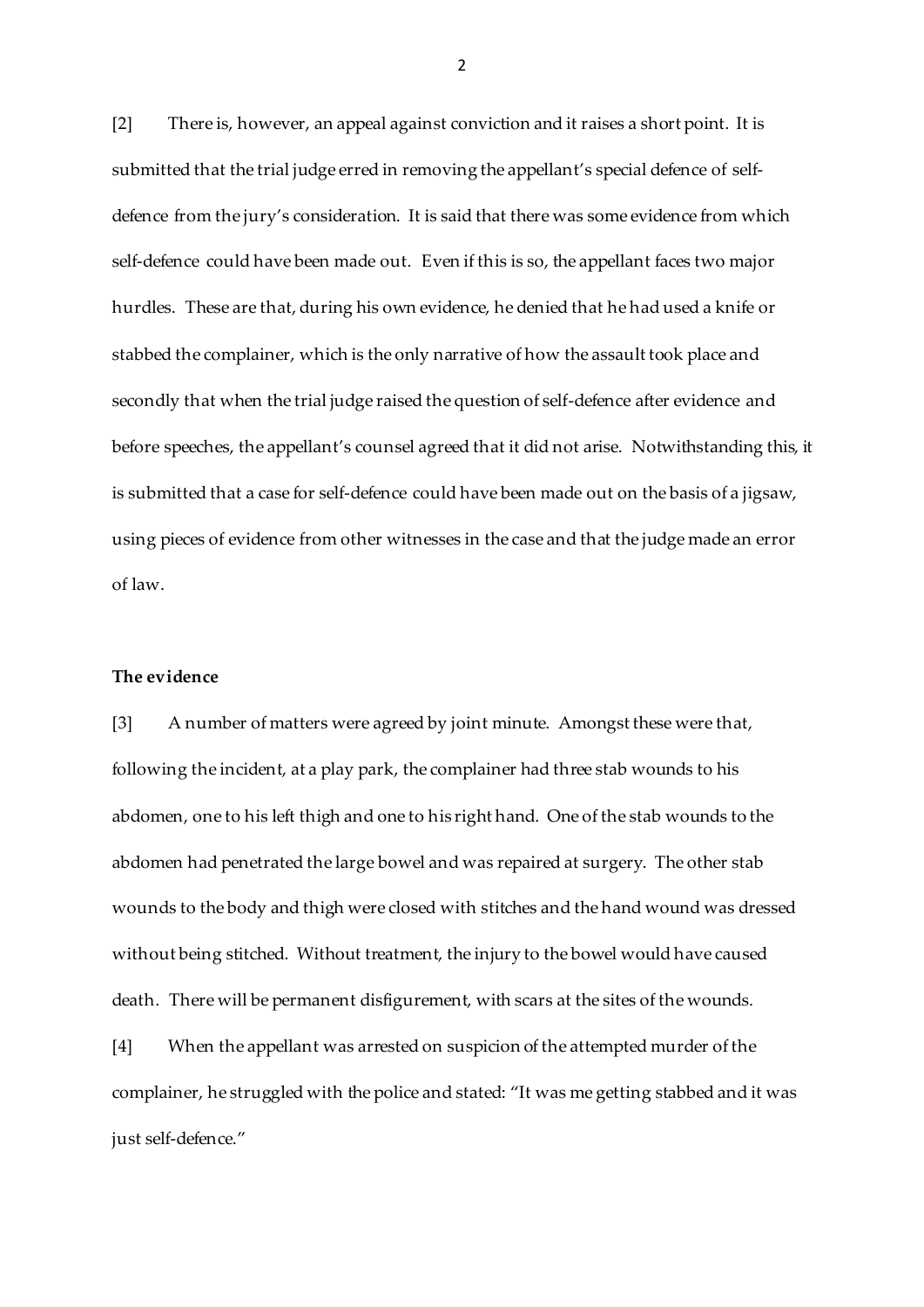[5] A witness DK had been with the complainer and another individual. They were all addicted to crack cocaine, which they had been looking to buy from the appellant when they went to the play park, where they met him. The complainer began grabbing at the appellant with his hands, trying to take drugs from him. A confrontation developed, with the appellant backing away. The complainer appeared to be the aggressor and punched the appellant to the body. With reference to his police statement, the witness said that the complainer had asked the appellant for money he owed him. His first position was that he saw a blue handle in the appellant's hand, but no more than that. The appellant was moving his hands around and backing off. The complainer then ran way and turned out to be badly injured. The evidence of the witness then came to be that, with his right hand, the appellant had pulled out, from somewhere on his person, a breadknife with a blue handle. He saw a fight between the two, with the appellant defending himself. He saw movements by the appellant's arms towards the complainer's torso and the top of his legs, where stab wounds had been found. There was a set-to back and forth. While the appellant was in possession of the knife, he made a lunge for the complainer, but the witness could not say that he ever actually saw him stabbing the complainer. While he watched the struggle, he heard the complainer shout: "I've been stabbed".

[6] Another witness, TR, was unfit to attend court and his statement was read out, using the provisions of section 259 of the 1995 Act. He had been in the park that night looking for drugs from the appellant. He said that the complainer and the appellant started arguing about something. He went on:

"The argument started getting more heated where Tubz (the complainer's nickname) tried to grab Aaron by the mouth and he punched him to the face. They both then started rolling about the ground fighting. Tubz appeared to be fine before all this happened. During the roll around on the floor I noticed Aaron swing his arm towards the body of Tubz. It just looked like he was punching him. I never noticed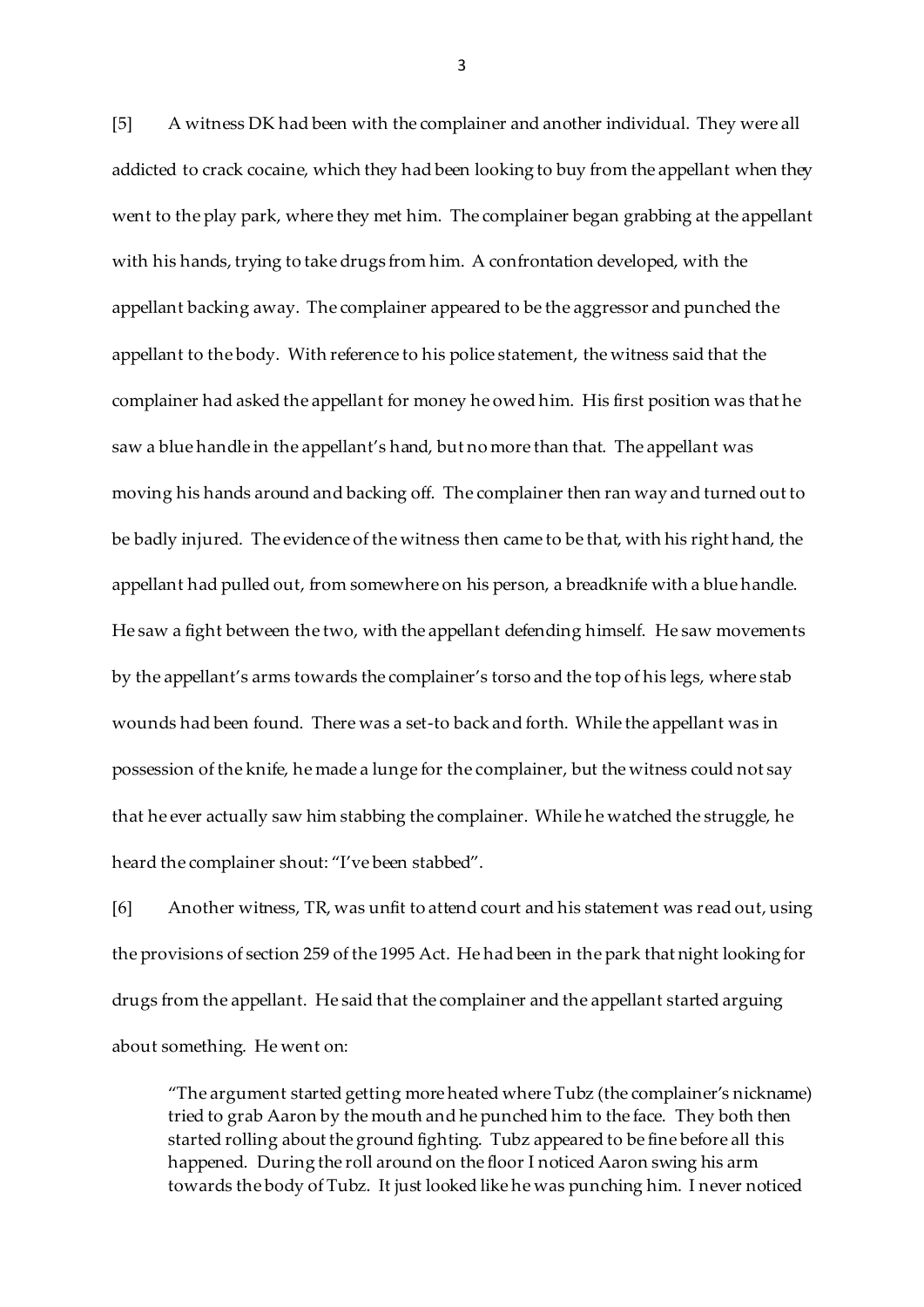anything in his hands. I heard Tubz screaming and then him shout: 'I've been fucking stabbed'."

[7] The appellant had lodged a special defence of self-defence, the operative part of that being that "on the occasion libelled he was acting in self-defence, he having been assaulted by the said (complainer)".

[8] In his evidence, the appellant denied that he had been selling drugs, maintaining that the complainer was a drug dealer. He said he had been begging in the streets for money to buy drugs and went to the park to buy them there. He had seen the complainer and his two companions, but sought to avoid them as he had had trouble with the complainer before. The complainer attacked him, grabbed him and was demanding money, which the appellant owed him for drugs. Then the complainer punched him three times and he put his hands up to defend himself. He saw that the complainer had a knife in his hand when the third punch was thrown. The complainer held it at the appellant's neck. The appellant tried to run, but the complainer grabbed him and they ended up rolling on the ground. He was struggling to keep the knife, which was still at his neck, away from him. They were rolling around for about 3 minutes before a woman shouted, "Get him", at which he had managed to slither away from the complainer and escape. He ran home and discovered that he had been cut on his right hand, but he had not wanted to go to the police. He did not have a knife with him, he did not attempt to stab the complainer deliberately and he did not attempt to murder him.

[9] In cross-examination, he said he did not know how the complainer had come by his injuries, but he had not caused them and only the complainer had had a knife. He was adamant that he did not stab him.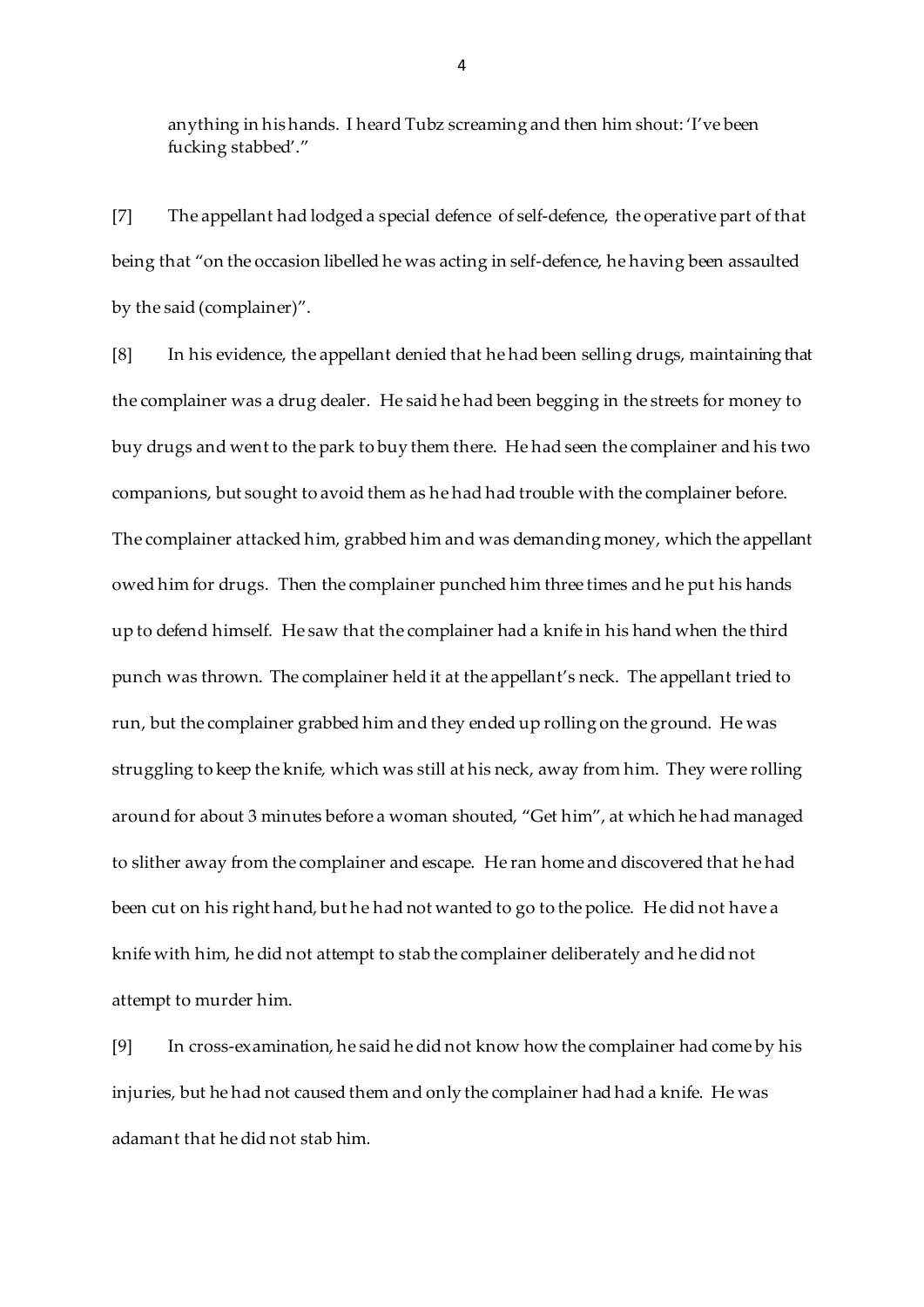[10] In his report, the trial judge tells us that he raised with defence counsel whether he maintained that there was any basis for self-defence and/or provocation. We need not concern ourselves with provocation. Counsel agreed that there was no basis for selfdefence, as the minute for 5 November records. The judge expected counsel to withdraw the special defence in his speech, but he did not. Rather than causing delay by disconnecting the jury and reminding him about it, he decided simply to direct the jury that self-defence was not an issue for consideration.

[11] The judge was aware that withdrawing a special defence was a strong step. It was his duty to direct the jury that it was not open to them to consider it if there was no evidence from which the requisite conclusion could reasonably be drawn. If, on the other hand, there was some evidence, although it might be slight, or even evidence about which two reasonable views might be held, then the duty of a judge is to leave the special defence to the jury, subject to such directions as the judge may think proper (see *Crawford* v *HM Advocate* 1950 JC 67). This approach has been approved of in a number of cases, such as *Carr* v *HM Advocate* 2013 SCCR 471.

[12] In his report, the judge refers to *Whyte* v *HM Advocate* 1996 JC 187, *Carr*, and *Lawson* v *HM Advocate* 2018 SCCR 76, where this issue was considered. As he points out, there is no suggestion in those cases that the defence representative in the trials conceded that selfdefence could not arise.

[13] *Telford* v *HM Advocate*[2018] HCJAC 73 was a recent example where it was correct to withdraw self-defence because the three criteria necessary for the plea could not be met on the evidence. The judge points out that, in this case, while the question of the appellant being the subject of an attack is addressed in the grounds of appeal, the other two are not, namely no reasonable means of escape and no cruel excess, although these were addressed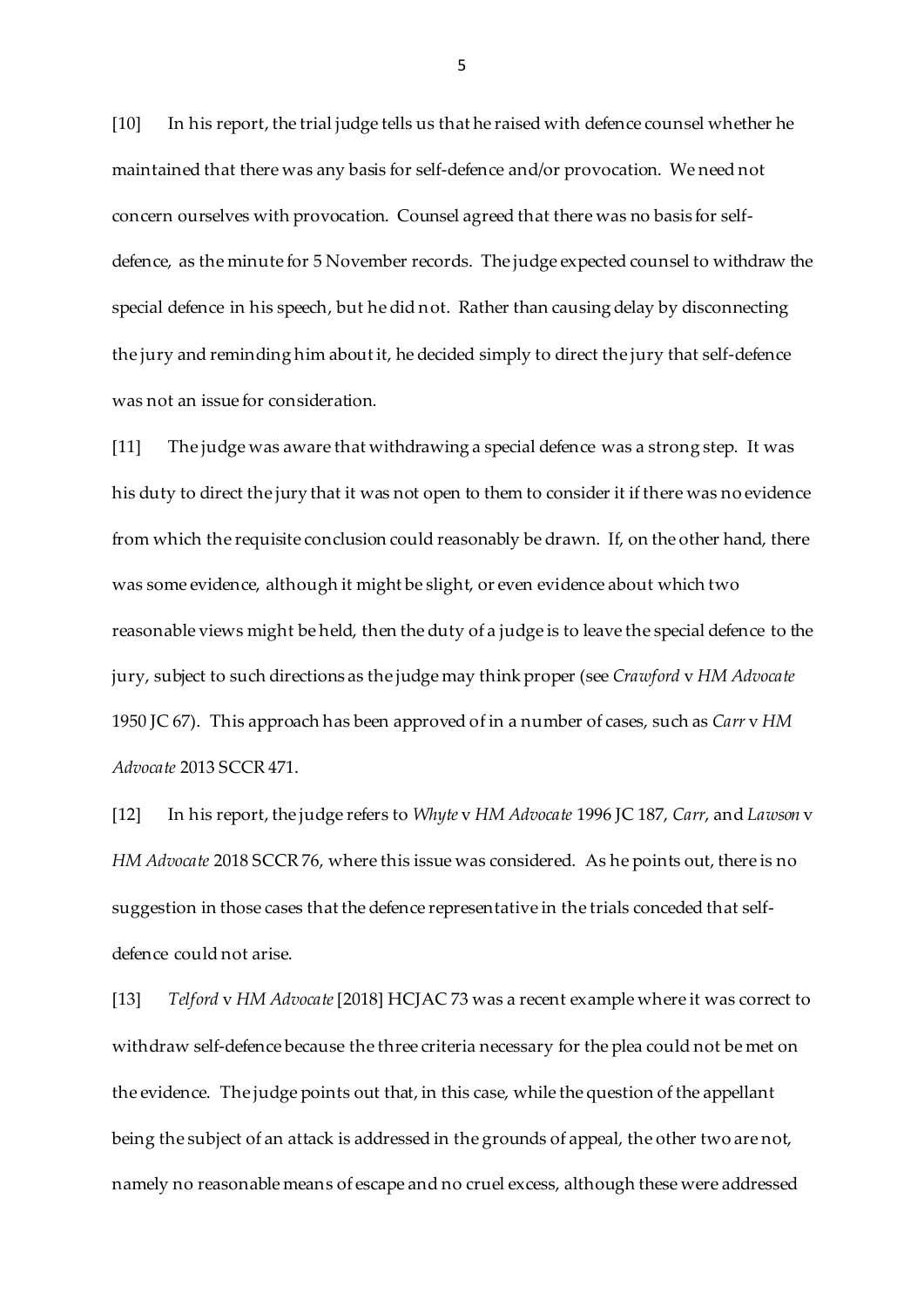in submissions. Furthermore, in none of the cases did the accused give evidence to say that he had not performed any part of the action which was the only *modus* of the assault.

[14] Counsel knew that the judge was not going to leave self-defence before the jury and did not attempt to persuade him that he should. His jury speech presented the defence on the basis of the appellant's denial that he had stabbed the complainer deliberately. The judge did not consider that there was evidence capable of meeting all three of the criteria for self-defence, in particular being of the view that it could not be said that the retaliation was not excessive. He also considered that giving directions on self-defence would undermine the speech of defence counsel. In addition, the appellant did not even say that he could not get away. On his own account he had managed to do so. If the hypothesis was that the appellant had disarmed the complainer and then stabbed him five times, such actions would inevitably be cruelly excessive.

#### **Submissions**

### *Appellant*

[15] In reliance on the appellant's comment to the police and the evidence of the two civilian witnesses, to the effect that the complainer was the party who first used violence, it was suggested that there was support for the first leg of the test. There was a continuing attack on the appellant by the complainer. The evidence of the appellant backing away from the aggressive complainer and failing to get away from him until the end, when he was able to slither away, could allow a jury to be satisfied that violence was used as a last resort. The means of escape were removed once the complainer began struggling with the appellant, including grabbing him by the neck.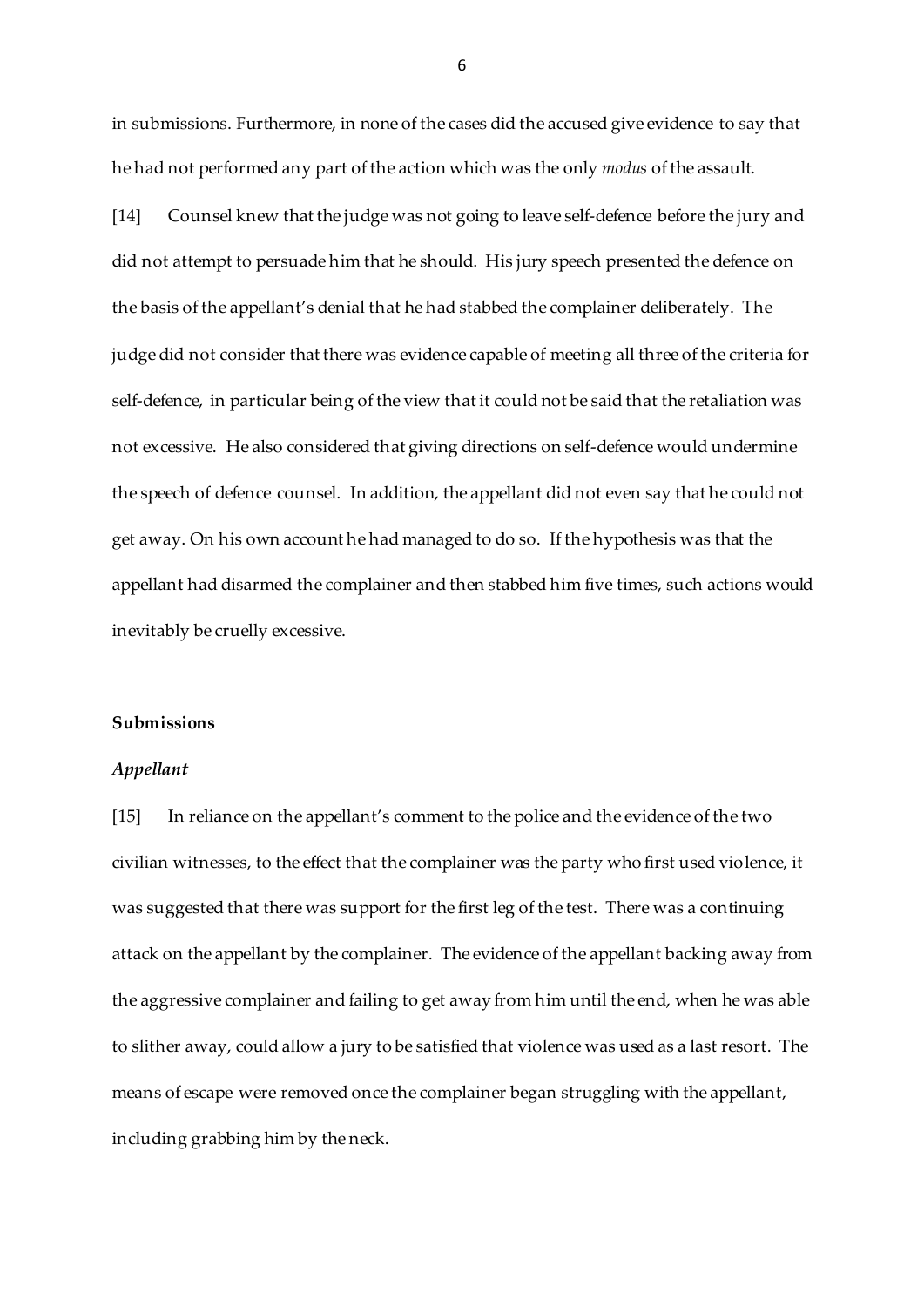[16] As far as cruel excess was concerned, the appellant spoke to the complainer having a knife. Only one of the five injuries sustained by the complainer was of any particular gravity. Cruel excess was a matter to be left to the jury.

[17] While the appellant had denied stabbing the complainer deliberately and that he had ever had a knife, the jury could nonetheless have held, as they did, that he had a knife and had deliberately stabbed the complainer. Using the other evidence in the case, which was consistent with self-defence, such as the appellant's remark to the police, the jury could have held that the criteria were met.

[18] Reference was made to a number of cases, such as *McGrouther* v *HM Advocate* 2021 SCCR 46, *Graham* v *HM Advocate* 1987 SCCR 20, and particularly *Surman* v *HM Advocate* 1988 SCCR 93. In that case the appellant had given evidence that he was defending himself in a struggle with the deceased, but that he was unaware of stabbing him. He agreed with the suggestion that the stab wounds must have been inflicted accidentally. There was no question of the deceased being armed but, according to the appellant, he was trying to throttle him with his hands. In the opinion of the court, it was for the jury to determine whether the appellant was acting in self-defence or whether his evidence was sufficient to raise in their minds a reasonable doubt as to whether the Crown had established its case. The trial judge was wrong in taking the defence of self-defence away from the jury. For other reasons, there was no miscarriage of justice in that case. It is noteworthy that in that case the stabbing was not the only *modus* of assault charged.

[19] Counsel also referred to the cases of *Whyte* and of *Graham* v *HM Advocate*[2018] HCJAC 4, although the relevance of that latter case is not immediately apparent.

[20] If the court were not with him, counsel recognised that the appeal could not succeed. However, assuming his submissions found favour, the court would require to consider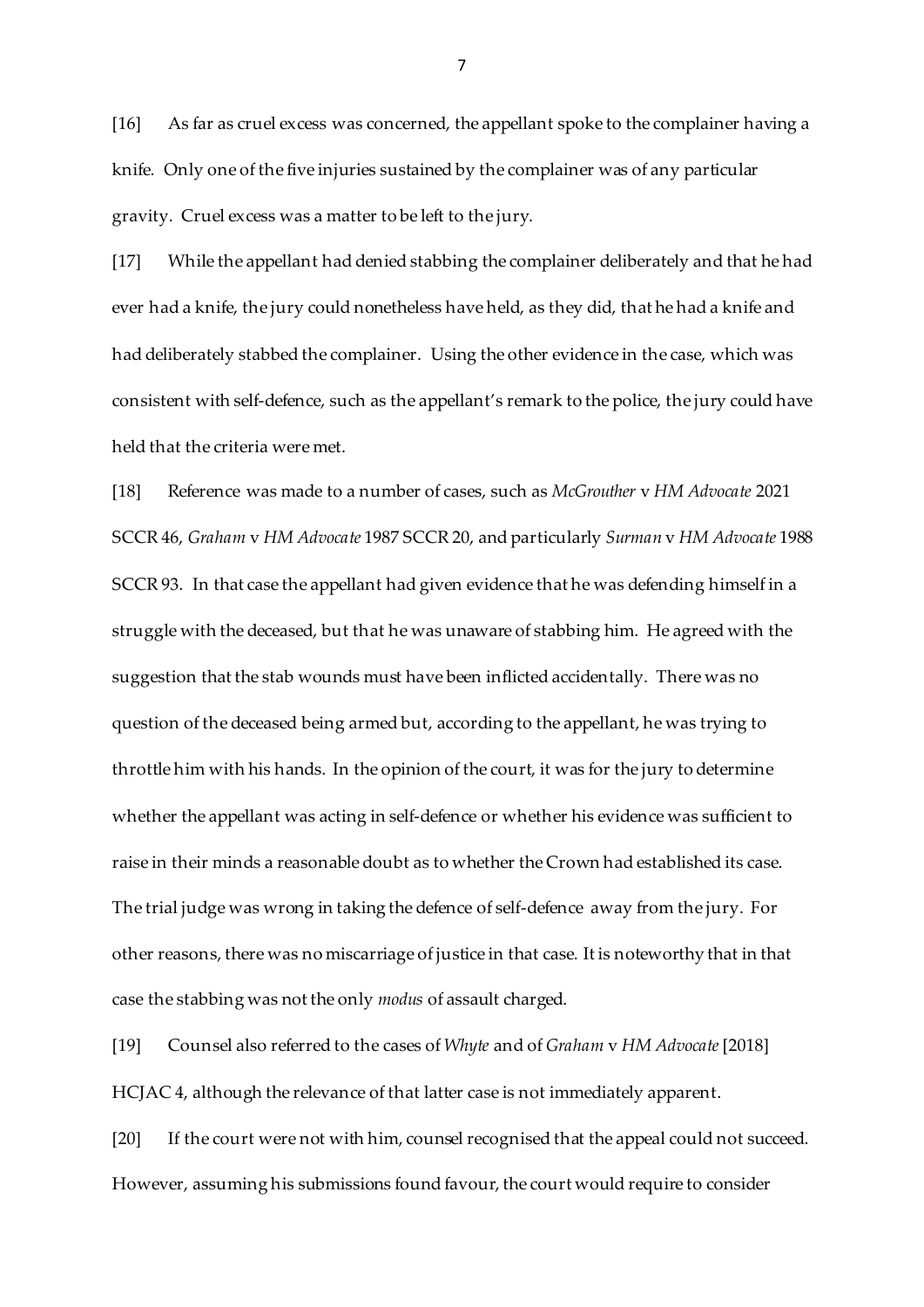whether a miscarriage of justice had resulted, given the appellant's evidence and the fact that counsel had agreed that self-defence was no longer an issue.

[21] Counsel's agreement was an error. However, this was not a case where it was appropriate to base an appeal on defective representation. The error arose because the lack of a basis for self-defence had been raised, in error, by the trial judge and that had infected what happened thereafter. Therefore the judge had raised the point because he obviously had a preliminary view that self-defence should not go to the jury. It was speculative to try to work out what might have happened had counsel insisted on the special defence. The judge's intervention was the point at which the case went off the rails.

[22] The case could be distinguished from *SB* v *HM Advocate* 2015 JC 289. In that case, and in cases such as *Duncan* v *HM Advocate* [2019] JC 9 and *Nelson* v *HM Advocate*[2020] HCJAC 31, the ground of appeal being advanced was one of misdirection in circumstances where parties had not advanced a particular line, or specifically disavowed a particular line, and on appeal it was contended that such an omission represented a miscarriage of justice. That was not the position here. The special defence had been removed by the trial judge. Where a defence appeared to be available on the evidence, generally the trial judge should provide directions on it. Self-defence could have been made out on the evidence led in this case. The defence had proceeded on the basis of this throughout the trial. It was only when the judge raised the issue that counsel agreed there was no basis for it. At paragraph [28] of his report, the judge said that:

"[Trial counsel] knew that I was not going to leave self-defence before the jury and made no attempt to persuade me that I should."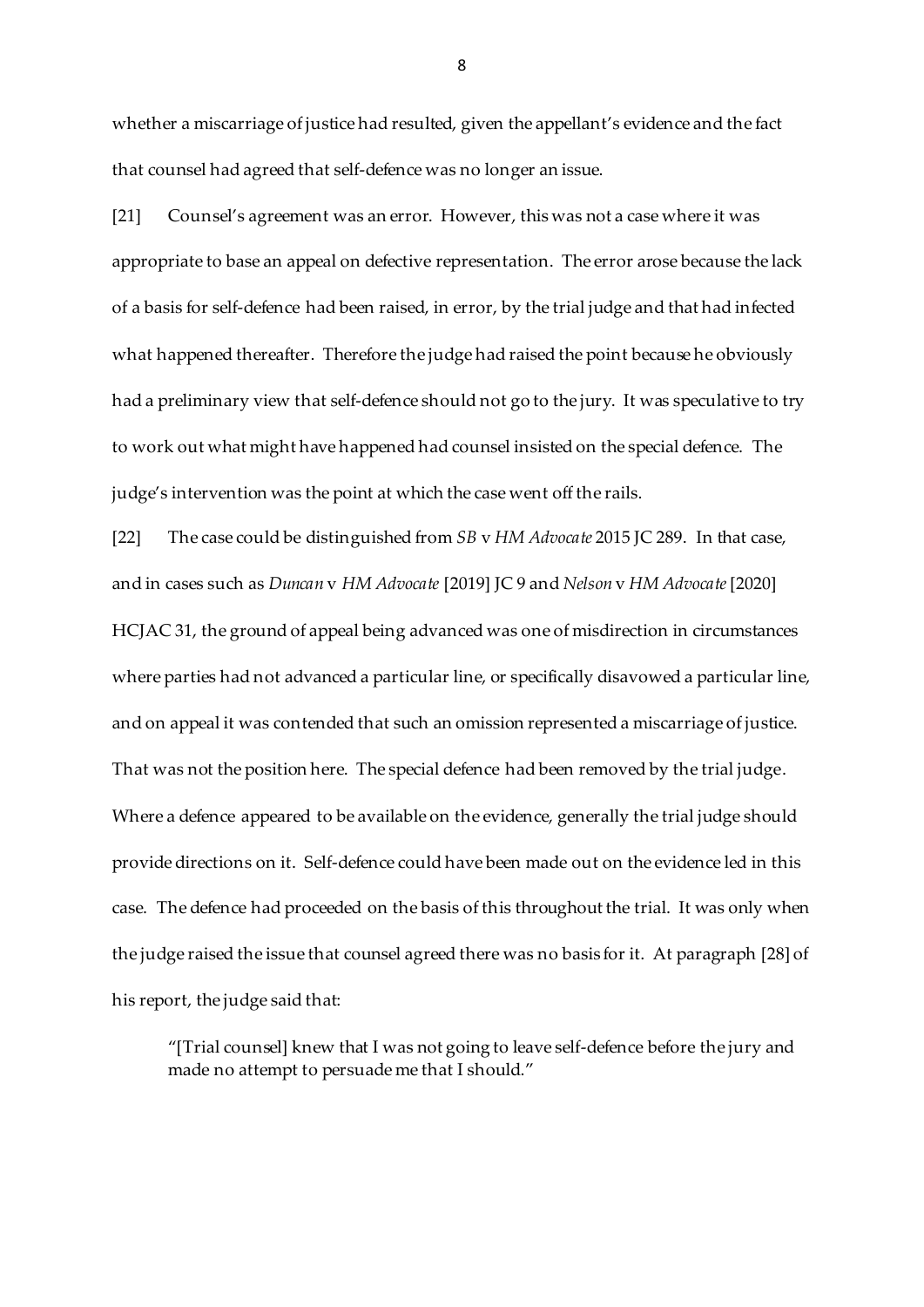That was where the error of law and the miscarriage of justice arose. The trial counsel's acquiescence was not a cure for the judge's error. In any event, even if *SB* did apply, this was one of those exceptional cases where the judge should not have withdrawn the defence.

#### *Crown*

[23] Under reference to *Pollock* v *HM Advocate* 1998 SLT 880, the advocate depute submitted that it could not be argued that all three criteria were made out. *Pollock* was a case where there was obviously cruel excess. So was the instant case. There had been no suggestion that the appellant could not get away. He had slithered free and run off. [24] While it was clear from *Crawford* and such cases that the court had to be cautious in withdrawing a special defence, this was a case where it was appropriate.

[25] Leaving all that aside, counsel had agreed that there was no basis for it. The only conduct libelled was the act of stabbing the complainer repeatedly with a knife and the appellant had said that he did not do that. That being so, there was no basis for a special defence of self-defence and the judge was correct in raising the issue. Counsel could not advance the special defence given that evidence. *SB* was in point. Reference was also made to *McGrouther* v *HM Advocate* and *Duncan*. The obligation on the court was to charge in accordance with the way parties conducted the case, unless it was obvious that a particular direction had to be given. The question was one of fairness. As was pointed out at paragraph [28] in *Duncan*, situations where the court charged a jury otherwise than in accordance with the way the parties conducted the case ought to be rare.

#### **Analysis**

[26] The proposition, derived from cases such as *Crawford*, that special defences ought not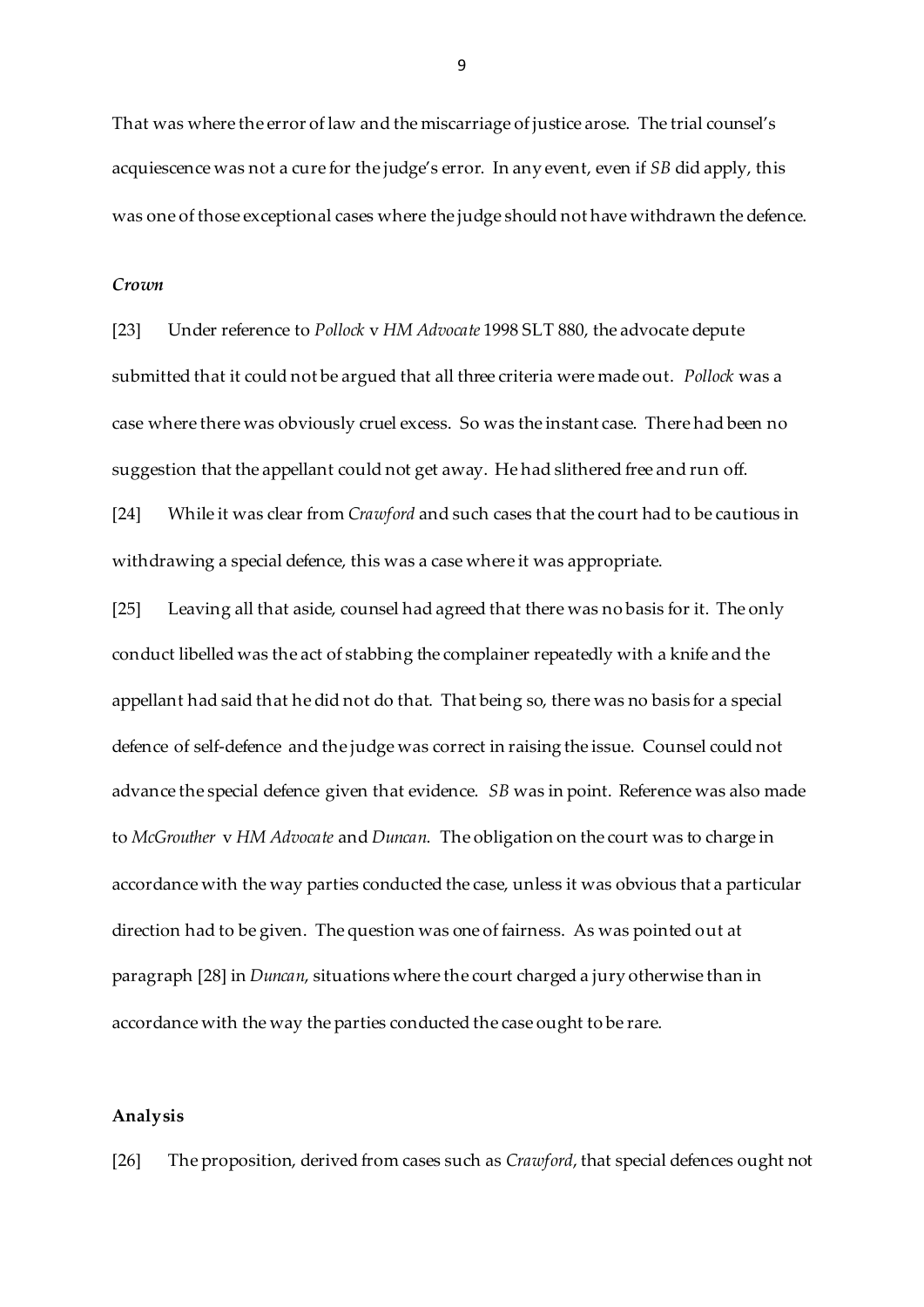to be withdrawn if there is any reasonable basis in the evidence for them, is noncontroversial. By navigating a tortuous path within the evidence in this case, there might have been a basis for the jury to hold that the complainer had a knife (the appellant's own evidence) and that the appellant was acting, as he put it to the police, in self-defence in a general sense. There was a basis in the evidence of the two civilian witnesses that the complainer attacked the appellant. There was no suggestion in the evidence that there were ever two knives on the scene. The only knife which was seen was that which the witnesses said they saw in the possession of the appellant. If the hypothesis is that he used the complainer's knife to inflict the five wounds then, inevitably, that would have amounted to cruel excess, leaving aside the question whether or not he might have been able, reasonably, to make his escape. The various cases referred to in argument turned on their own facts and on the terms of the charges.

[27] The more fundamental problems for the appellant are the nature of his own evidence and the agreement by his counsel that the issue of self-defence could not arise on the evidence. There is no foundation for any suggestion, nor indeed was it suggested, that counsel was put under any pressure to make this concession. In any event, in our opinion, standing the state of the evidence, not only was counsel's approach reasonable in the circumstances, it was the only approach which he could realistically and responsibly take. The only criminality alleged against the appellant was his use of the knife. In his evidence he denied using a knife. There was no basis on which counsel could have effectively discarded that evidence and proceeded on the basis that the jury should consider selfdefence, even on an *esto* basis. Had there been sufficient other evidence supporting selfdefence, counsel might have had a difficult practical choice to make. If the position of the accused in such a case were that he denied the use of the weapon and denied committing the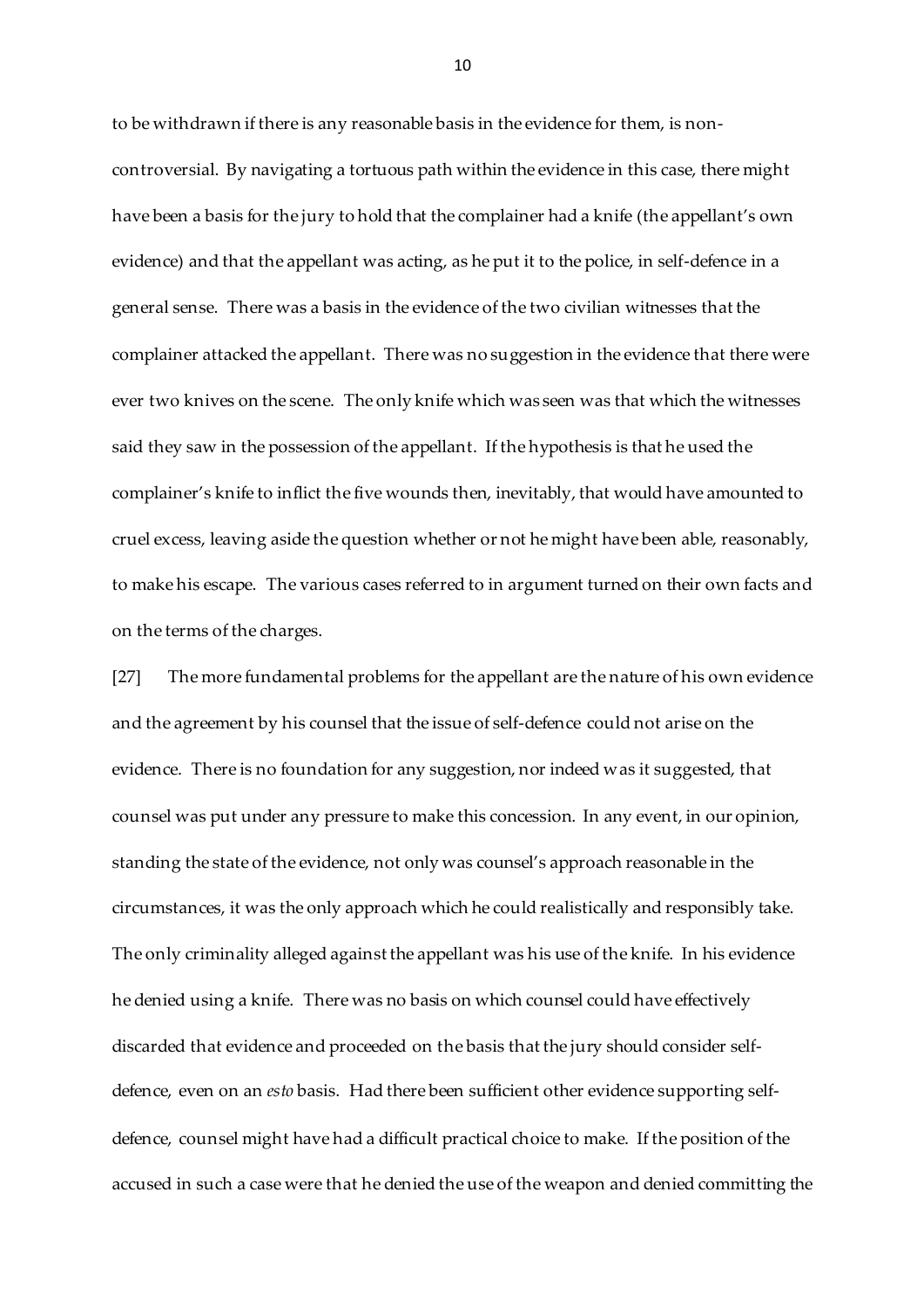assault at all, reference to a provisional defence might well have been seen to be undermining the accused's position and could easily lead to a jury thinking the defence wanted to have its cake and eat it. There being no evidence capable of fulfilling the three criteria for self-defence in the instant case, however, there was no tactical decision for counsel to make. The decision to agree that there was no issue of self-defence was one which he was bound to make in the circumstances.

[28] We observe that if there had been sufficient evidence of self-defence it would have been open to counsel nonetheless, standing the appellant's evidence, to decide not to rely on the special defence, because of the tactical considerations outlined above.

[29] Even in such a case, it would not generally be for the court to intervene and impose a special defence of self-defence or any other special defence on the accused. However, that is not this case. The trial judge quite properly raised the issue and counsel quite properly indicated that he would not be relying on the special defence. There was no need for him to use any particular form of words in withdrawing the special defence. An indication to the trial judge that that was his position was quite sufficient. The judge made no error. He did not in fact make any operative decision at all, although we know what his views on the matter were. All he did was give effect to the concession made by counsel. Had he carried on regardless of this and addressed the jury on self-defence he would have risked undermining the position adopted by counsel. *Cf Duncan* at para [30].

[30] Whether or not to lodge a notice of special defence in the first place and thereafter whether or not to continue to rely on it, are matters entirely within the province of defence counsel. If they choose no longer to rely on such a defence, as happened here, then the circumstances envisaged in *SB* arise. The Lord Justice Clerk, as he then was, delivering the Opinion of the Court said the following at paras [34] and [35]: